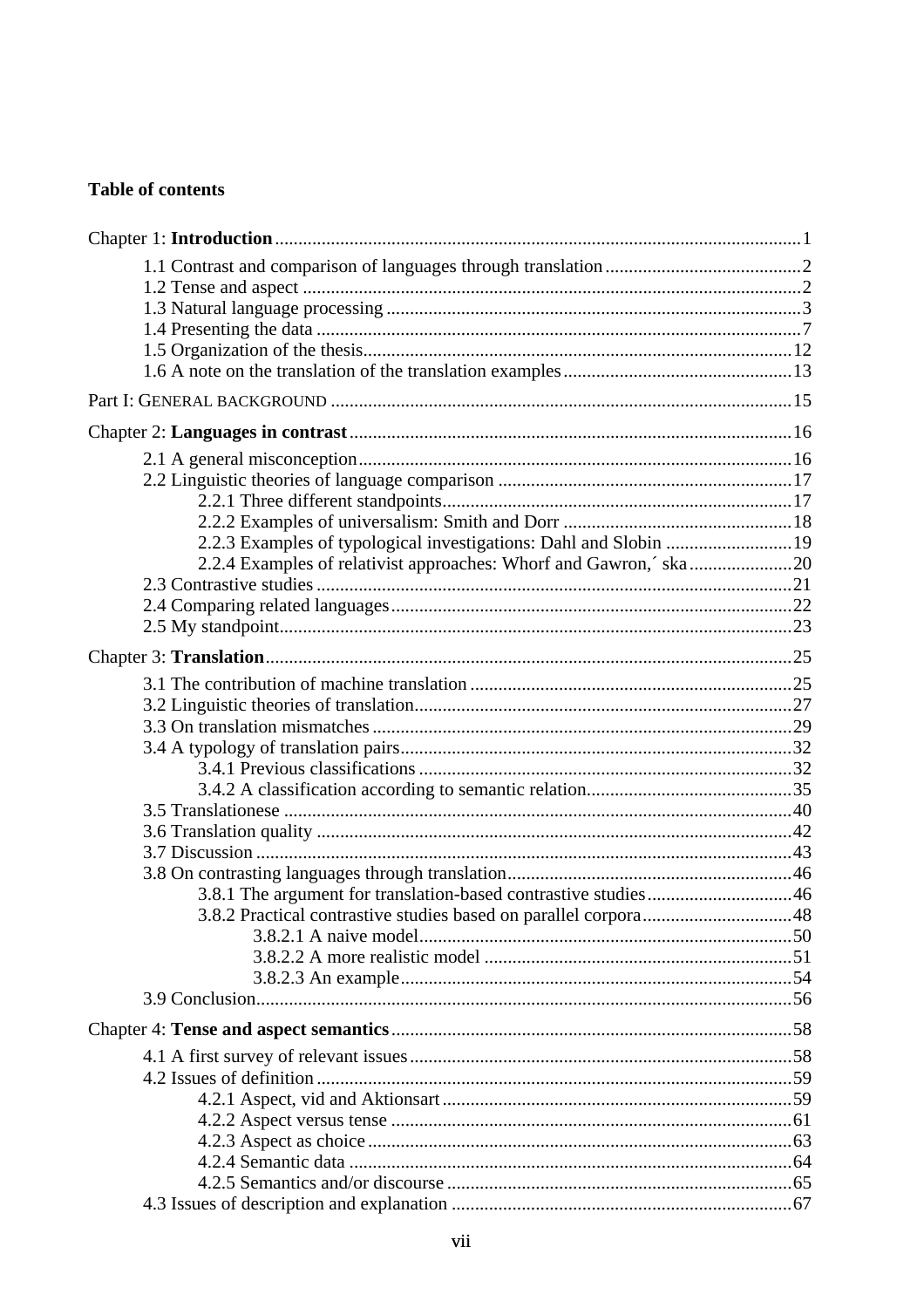| 4.3.1.3 The interaction between temporal adverbials and tense71                |  |
|--------------------------------------------------------------------------------|--|
|                                                                                |  |
|                                                                                |  |
|                                                                                |  |
|                                                                                |  |
|                                                                                |  |
|                                                                                |  |
|                                                                                |  |
|                                                                                |  |
|                                                                                |  |
|                                                                                |  |
|                                                                                |  |
|                                                                                |  |
|                                                                                |  |
|                                                                                |  |
|                                                                                |  |
| 4.4.2 Formal semantics and the questions of representation and processing97    |  |
|                                                                                |  |
|                                                                                |  |
| Part II: ENGLISH AND PORTUGUESE TENSE AND ASPECT SYSTEMS AND THEIR CONTRAST104 |  |
| Chapter 5: A descriptive model for tense and aspect and their translation  105 |  |
|                                                                                |  |
|                                                                                |  |
|                                                                                |  |
|                                                                                |  |
|                                                                                |  |
|                                                                                |  |
|                                                                                |  |
|                                                                                |  |
|                                                                                |  |
|                                                                                |  |
|                                                                                |  |
|                                                                                |  |
|                                                                                |  |
|                                                                                |  |
|                                                                                |  |
|                                                                                |  |
|                                                                                |  |
|                                                                                |  |
|                                                                                |  |
|                                                                                |  |
|                                                                                |  |
|                                                                                |  |
|                                                                                |  |
|                                                                                |  |
|                                                                                |  |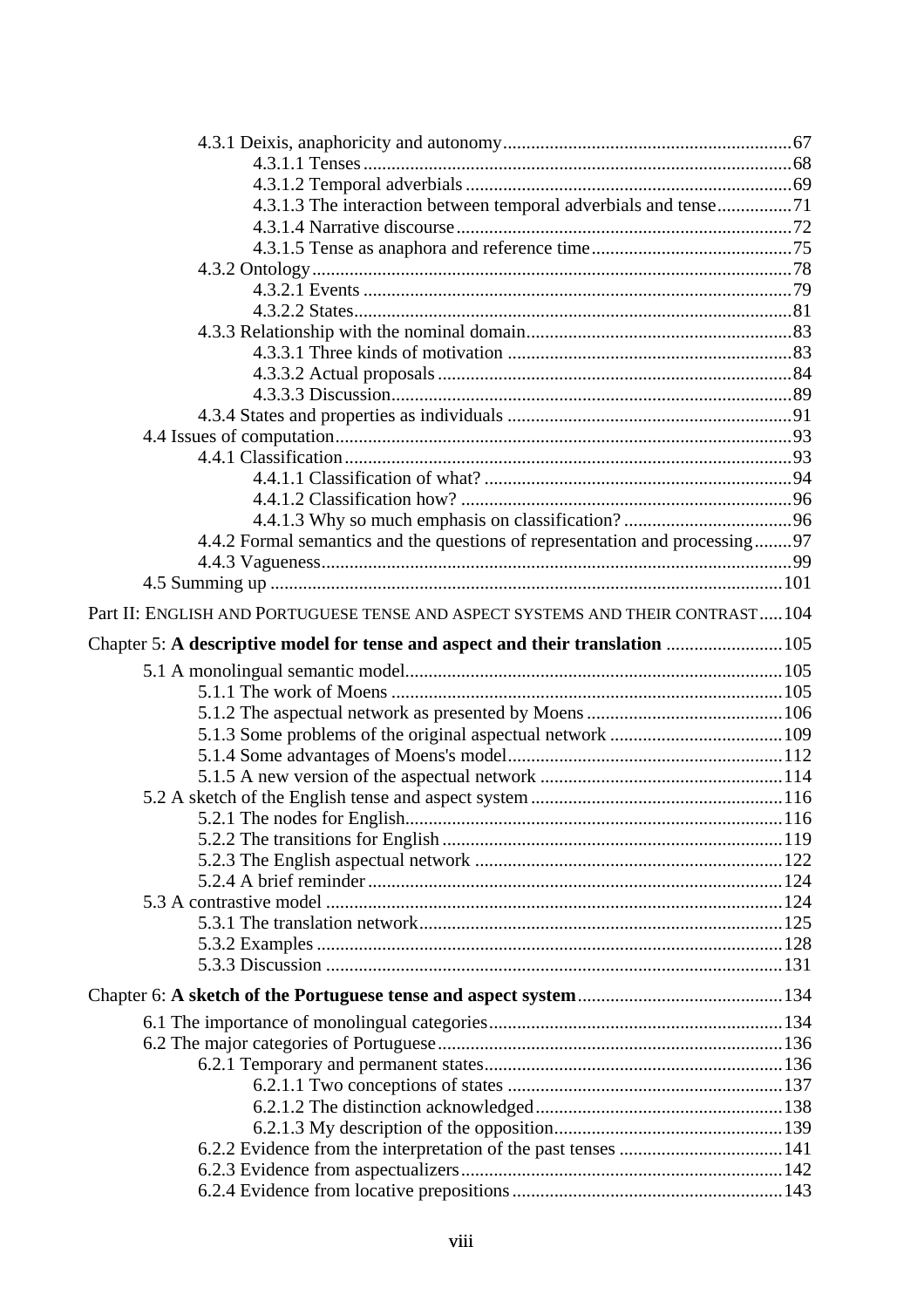| 6.2.6 Evidence from temporal localization: Quando-questions and Desde- |  |
|------------------------------------------------------------------------|--|
|                                                                        |  |
|                                                                        |  |
|                                                                        |  |
|                                                                        |  |
|                                                                        |  |
|                                                                        |  |
|                                                                        |  |
|                                                                        |  |
|                                                                        |  |
|                                                                        |  |
|                                                                        |  |
|                                                                        |  |
|                                                                        |  |
|                                                                        |  |
|                                                                        |  |
|                                                                        |  |
|                                                                        |  |
|                                                                        |  |
|                                                                        |  |
|                                                                        |  |
|                                                                        |  |
|                                                                        |  |
|                                                                        |  |
|                                                                        |  |
|                                                                        |  |
|                                                                        |  |
|                                                                        |  |
|                                                                        |  |
|                                                                        |  |
|                                                                        |  |
|                                                                        |  |
|                                                                        |  |
|                                                                        |  |
|                                                                        |  |
|                                                                        |  |
|                                                                        |  |
|                                                                        |  |
|                                                                        |  |
|                                                                        |  |
|                                                                        |  |
|                                                                        |  |
|                                                                        |  |
|                                                                        |  |
|                                                                        |  |
|                                                                        |  |
|                                                                        |  |
|                                                                        |  |
|                                                                        |  |
|                                                                        |  |
|                                                                        |  |
|                                                                        |  |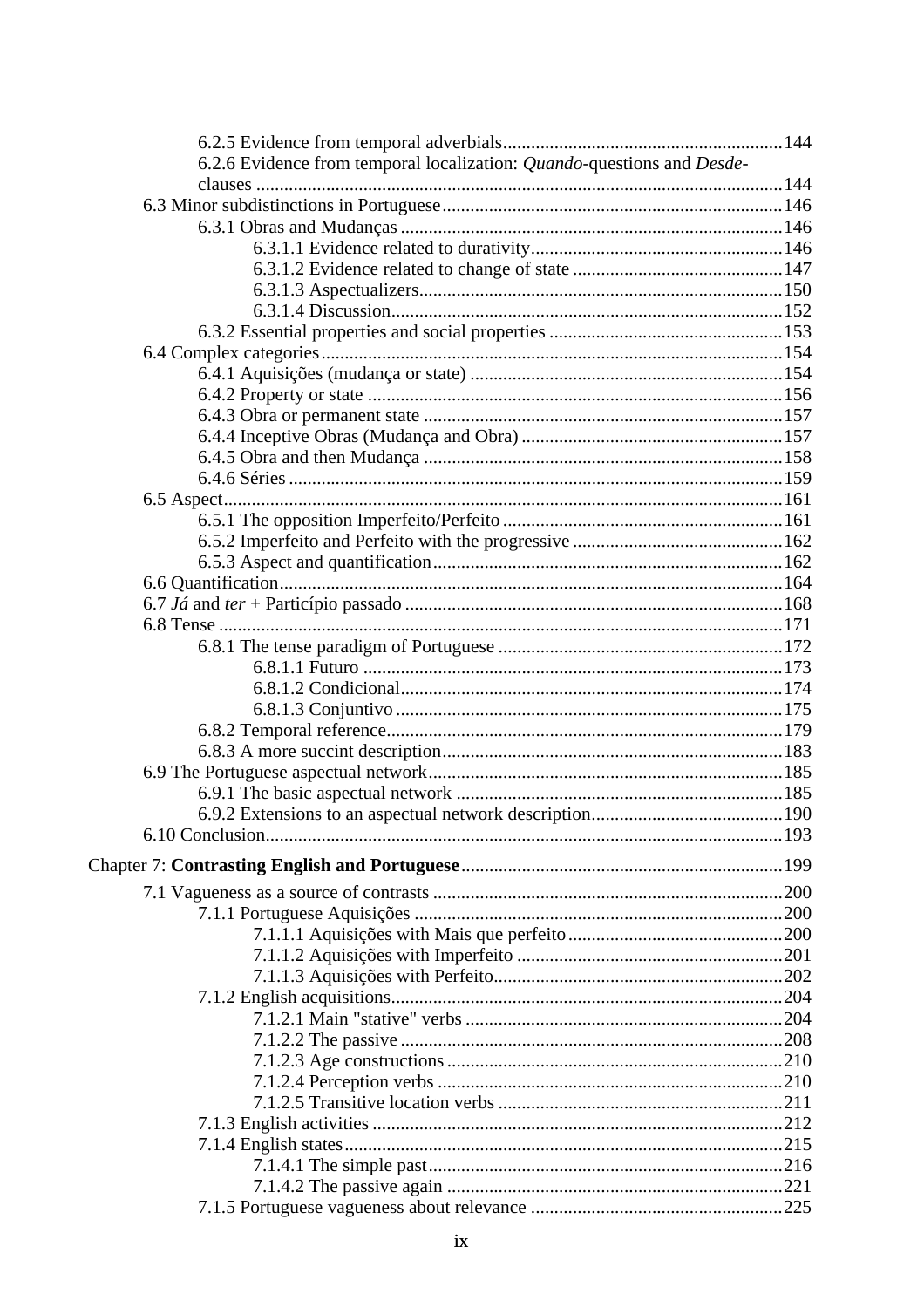| 7.1.7.1 The translation of Obras with perfective aspect234                    |  |
|-------------------------------------------------------------------------------|--|
| 7.1.7.2 The translation of Obras with imperfective aspect236                  |  |
|                                                                               |  |
|                                                                               |  |
|                                                                               |  |
|                                                                               |  |
|                                                                               |  |
| 7.2.1 English accomplishments (manner plus attained result)240                |  |
|                                                                               |  |
|                                                                               |  |
|                                                                               |  |
|                                                                               |  |
|                                                                               |  |
| 7.2.3 The English perfect (present relevance plus result of a past action)250 |  |
|                                                                               |  |
|                                                                               |  |
|                                                                               |  |
|                                                                               |  |
|                                                                               |  |
|                                                                               |  |
|                                                                               |  |
| 7.2.6 Reference to the future in Portuguese (plurality + future time)261      |  |
|                                                                               |  |
|                                                                               |  |
|                                                                               |  |
|                                                                               |  |
|                                                                               |  |
|                                                                               |  |
|                                                                               |  |
|                                                                               |  |
|                                                                               |  |
|                                                                               |  |
|                                                                               |  |
|                                                                               |  |
|                                                                               |  |
|                                                                               |  |
|                                                                               |  |
|                                                                               |  |
|                                                                               |  |
|                                                                               |  |
|                                                                               |  |
|                                                                               |  |
|                                                                               |  |
|                                                                               |  |
|                                                                               |  |
|                                                                               |  |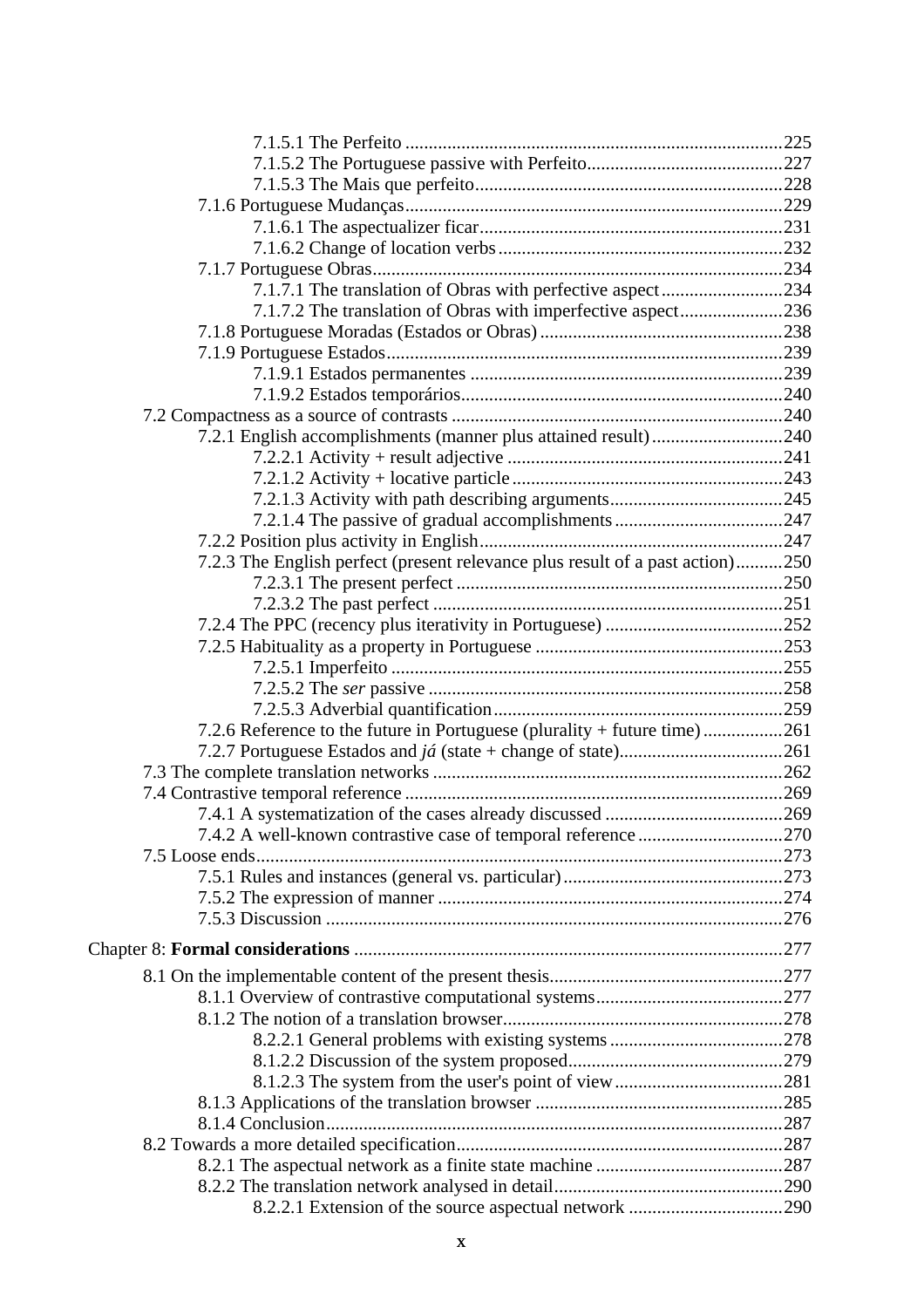| 8.2.2.2 The relation of translation as described by the set of            |  |
|---------------------------------------------------------------------------|--|
|                                                                           |  |
|                                                                           |  |
|                                                                           |  |
|                                                                           |  |
| 8.2.4.2 The translation network defining a morphism298                    |  |
|                                                                           |  |
| 8.3 A detailed formalization based on Carlson's model of aspect301        |  |
|                                                                           |  |
|                                                                           |  |
|                                                                           |  |
|                                                                           |  |
|                                                                           |  |
|                                                                           |  |
| 8.3.3.1 The English to Portuguese translation network312                  |  |
| 8.3.3.2 The Portuguese to English translation network314                  |  |
|                                                                           |  |
|                                                                           |  |
|                                                                           |  |
|                                                                           |  |
|                                                                           |  |
|                                                                           |  |
|                                                                           |  |
|                                                                           |  |
|                                                                           |  |
|                                                                           |  |
|                                                                           |  |
|                                                                           |  |
|                                                                           |  |
|                                                                           |  |
| 9.2.3 English tenses in translated text according to Portuguese origin332 |  |
| 9.2.4 Portuguese tenses in translated text according to English origin335 |  |
|                                                                           |  |
|                                                                           |  |
|                                                                           |  |
|                                                                           |  |
|                                                                           |  |
|                                                                           |  |
|                                                                           |  |
|                                                                           |  |
|                                                                           |  |
|                                                                           |  |
|                                                                           |  |
|                                                                           |  |
|                                                                           |  |
|                                                                           |  |
|                                                                           |  |
|                                                                           |  |
|                                                                           |  |
|                                                                           |  |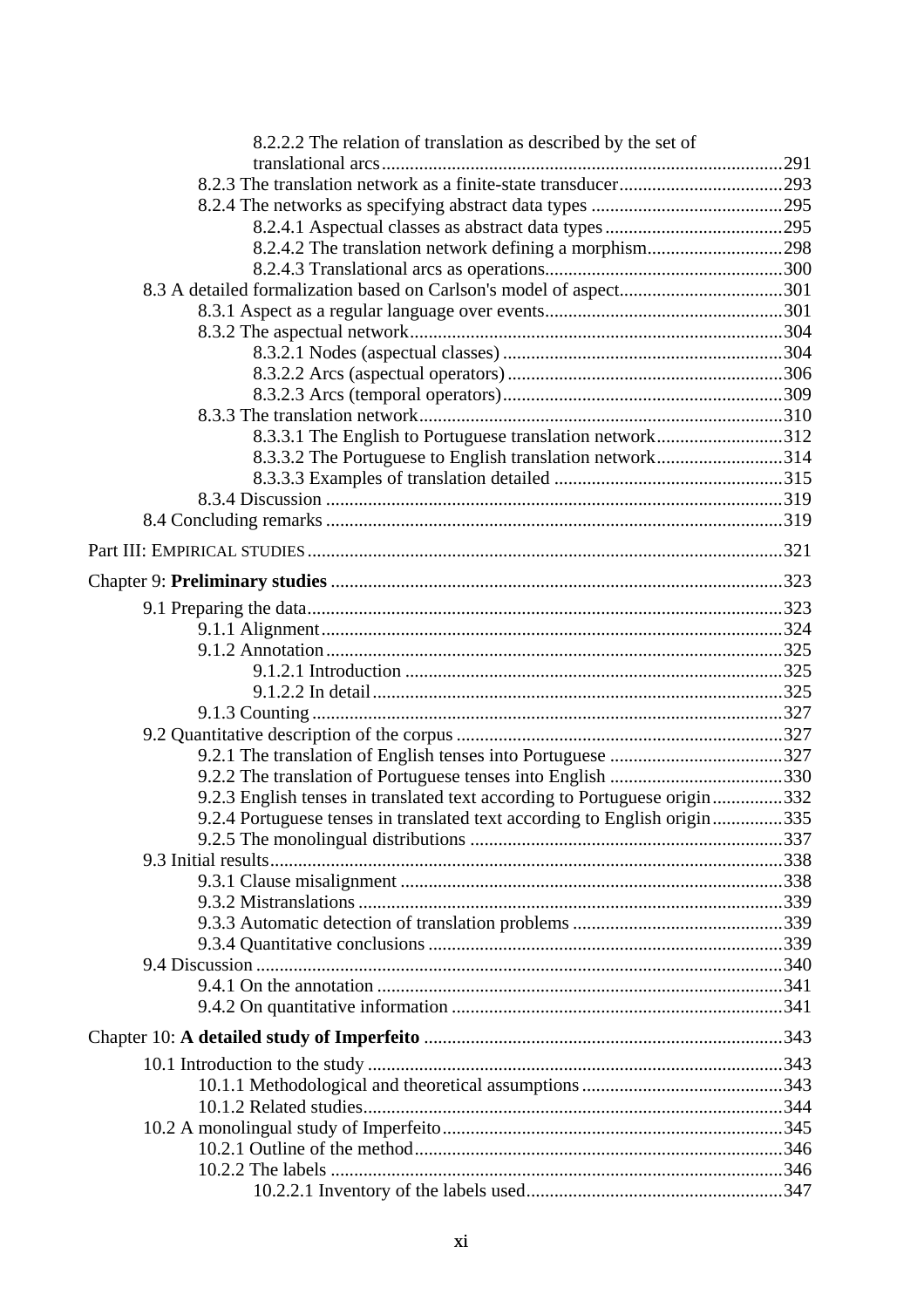| 10.2.3 The classification outcome: quantitative overview355               |  |
|---------------------------------------------------------------------------|--|
|                                                                           |  |
|                                                                           |  |
|                                                                           |  |
|                                                                           |  |
|                                                                           |  |
|                                                                           |  |
| 10.2.5 The classification outcome: comparison of the two texts 361        |  |
|                                                                           |  |
| 10.2.6.1 Real examples of co-occurrence of EXT and HAB 362                |  |
|                                                                           |  |
|                                                                           |  |
| 10.2.6.4 Theories of meaning and language description 370                 |  |
|                                                                           |  |
|                                                                           |  |
|                                                                           |  |
|                                                                           |  |
|                                                                           |  |
|                                                                           |  |
|                                                                           |  |
|                                                                           |  |
|                                                                           |  |
|                                                                           |  |
|                                                                           |  |
|                                                                           |  |
|                                                                           |  |
| 10.3.2.1 The translation of the English past progressive396               |  |
|                                                                           |  |
| 10.3.2.3 The translation of English pluperfect into Imperfeito 407        |  |
| 10.3.2.4 The translation of the English passive into Imperfeito410        |  |
| 10.3.2.5 The translation of English gerund by Imperfeito 413              |  |
|                                                                           |  |
|                                                                           |  |
|                                                                           |  |
|                                                                           |  |
|                                                                           |  |
|                                                                           |  |
|                                                                           |  |
|                                                                           |  |
|                                                                           |  |
|                                                                           |  |
|                                                                           |  |
|                                                                           |  |
|                                                                           |  |
|                                                                           |  |
| 11.3.1 How Portuguese perception of events is translated into English 435 |  |
|                                                                           |  |
|                                                                           |  |
|                                                                           |  |
|                                                                           |  |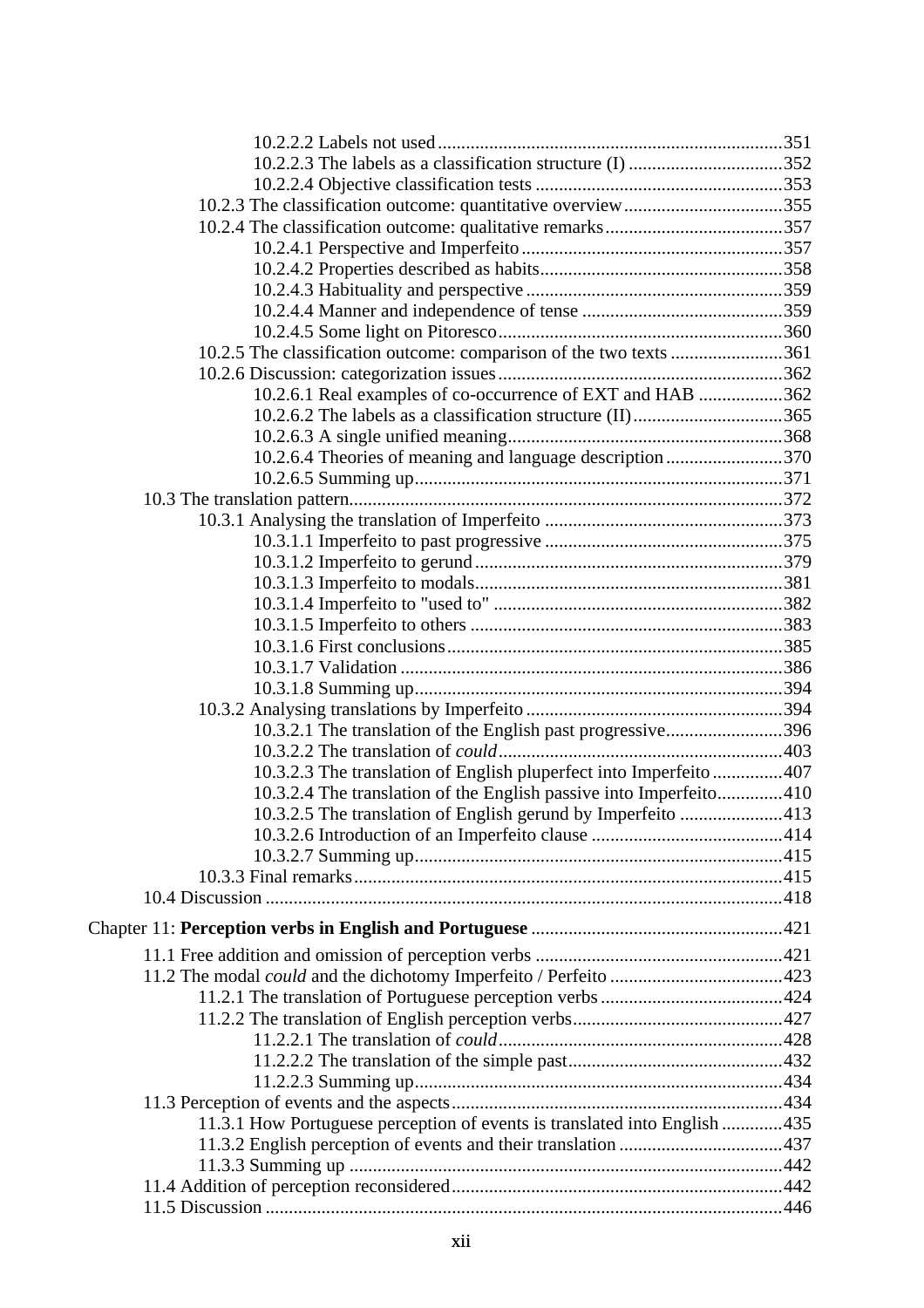| 12.2 Some paralells between the monolingual descriptions of $j\acute{a}$ and the perfect 451 |  |
|----------------------------------------------------------------------------------------------|--|
|                                                                                              |  |
|                                                                                              |  |
|                                                                                              |  |
|                                                                                              |  |
|                                                                                              |  |
|                                                                                              |  |
|                                                                                              |  |
|                                                                                              |  |
|                                                                                              |  |
|                                                                                              |  |
|                                                                                              |  |
|                                                                                              |  |
|                                                                                              |  |
|                                                                                              |  |
|                                                                                              |  |
|                                                                                              |  |
|                                                                                              |  |
|                                                                                              |  |
|                                                                                              |  |
|                                                                                              |  |
|                                                                                              |  |
|                                                                                              |  |
|                                                                                              |  |
|                                                                                              |  |
|                                                                                              |  |
|                                                                                              |  |
|                                                                                              |  |
|                                                                                              |  |
|                                                                                              |  |
|                                                                                              |  |
|                                                                                              |  |
| Chapter 14: The Imperfeito/Perfeito distinction and how to convey it in English495           |  |
|                                                                                              |  |
|                                                                                              |  |
|                                                                                              |  |
|                                                                                              |  |
|                                                                                              |  |
|                                                                                              |  |
|                                                                                              |  |
| 14.3.1 The marked translations of Imperfeito and Perfeito503                                 |  |
|                                                                                              |  |
|                                                                                              |  |
|                                                                                              |  |
| 14.3.2 Translation of Imperfeito and Perfeito into English simple past 506                   |  |
| 14.3.2.1 Brief description of the Imperfeito/Perfeito opposition 506                         |  |
| 14.3.2.2 Imperfeito translated into the English simple past 508                              |  |
|                                                                                              |  |